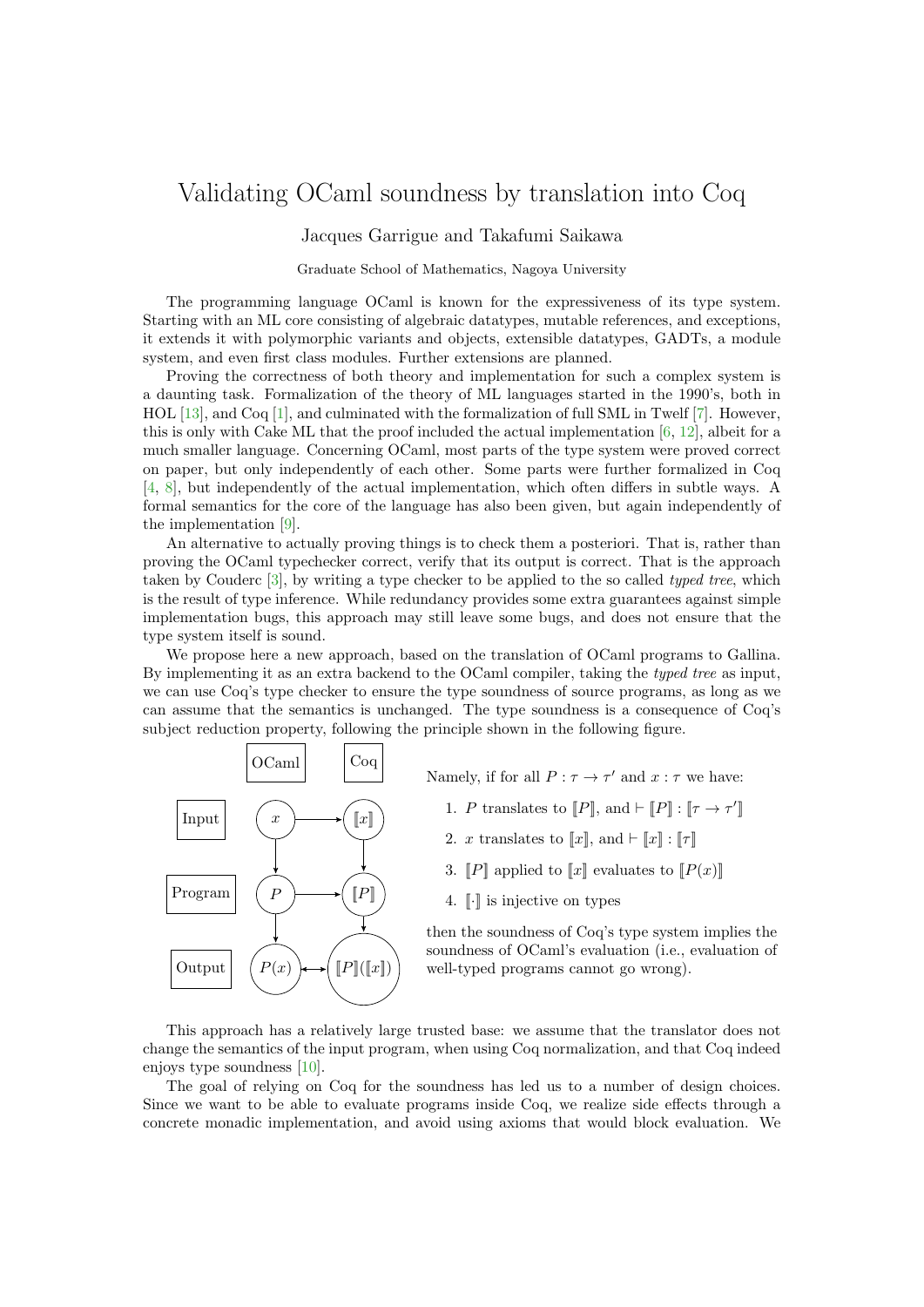also avoid unsound extensions of Coq as much as possible. Finally, as references (and polymorphic comparison) require some form of dynamic type information, we provide an intensional representation of types.

Extraction from Coq to other languages has been an active research area since its beginning, but the opposite direction is much more recent. Currently, two other translators are available: coq-of-ocaml [\[2\]](#page-2-10) and hs-to-coq [\[11\]](#page-2-11), for OCaml and Haskell respectively. However, their goal is different from ours, as they intend to prove properties on the translated programs, and as a result are happy to restrict themselves to a subset of the language in order to get simpler translated code. In particular they do not introduce an intensional representation of types.

The current version of the translator [\[5\]](#page-2-12) only supports the core part of the language: Hindley-Milner polymorphism, algebraic datatypes, polymorphic comparison, references and exceptions. However, we already have extensions in mind, and in particular the choice of having an intensional representation of types should also be an advantage when translating GADTs, as they rely on the ability to compare types, which in Coq is only possible if they have a matchable representation. Due to our need to aggregate all defined types, the translator is restricted to single-file programs, but this restriction should also be eventually lifted, by adding a linking phase.

Since we intend to translate faithfully arbitrary OCaml programs to Coq, we need to recreate the OCaml world inside Coq. The two essential parts of it are:

- defining a monad  $M T = Env \rightarrow Env \times (T + Exn)$  for state (references), exceptions, and non-termination (seen as a non-catchable exception),
- defining a translation from the intensional representation of types to their Coq semantics.

Here we will just show the essential part of the functor REFmonad that creates such a monad from the intensional representation of types ml\_type and its translation coq\_type.

```
Module Type MLTY.
  Parameter ml_type : Set.
  Parameter ml_exn : ml_type.
  Parameter coq_type : forall M : Type -> Type, ml_type -> Type.
End MLTY.
Module REFmonad(MLtypes : MLTY).
  Record key := mkkey {key_id : int; key_type : ml_type}.
  Record binding (M : Type \rightarrow Type) := mkbind{ bind_key : key; bind_val : coq_type M (key_type bind_key) }.
  Definition M0 Env Exn T := Env -> Env \times (T + Exn).
  #[bypass_check(positivity)] (* non-positive definition *)
  Inductive Env := mkEnv : int \rightarrow seq (binding (M0 Env Exn)) \rightarrow Env.
       with Exn := Catchable of cog_type (M0 Env Exn) ml_exn
                 | GasExhausted | RefLookup | BoundedNat.
  Definition M T := Env -> Env * (T + Exn). (*) = M0 Env Exn T *)
  ... (* Monadic operations for references and exceptions *)
End REFmonad.
```
You can see that coq\_type itself depends on the monad, as it is needed when translating function types. As a result, the mutually recursive definition of Env and Exn clearly violates the positivity condition enforced by Coq. This comes as no surprise, since it is well known that references can be used in ML to define non-terminating functions, in the absence of recursion. However, we conjecture that disabling the positivity check for this definition alone does not endanger Coq soundness, as non-termination is restricted to computations happening inside the monad; namely, we can indeed create values of type M False, but we cannot extract False from the resulting sum type.